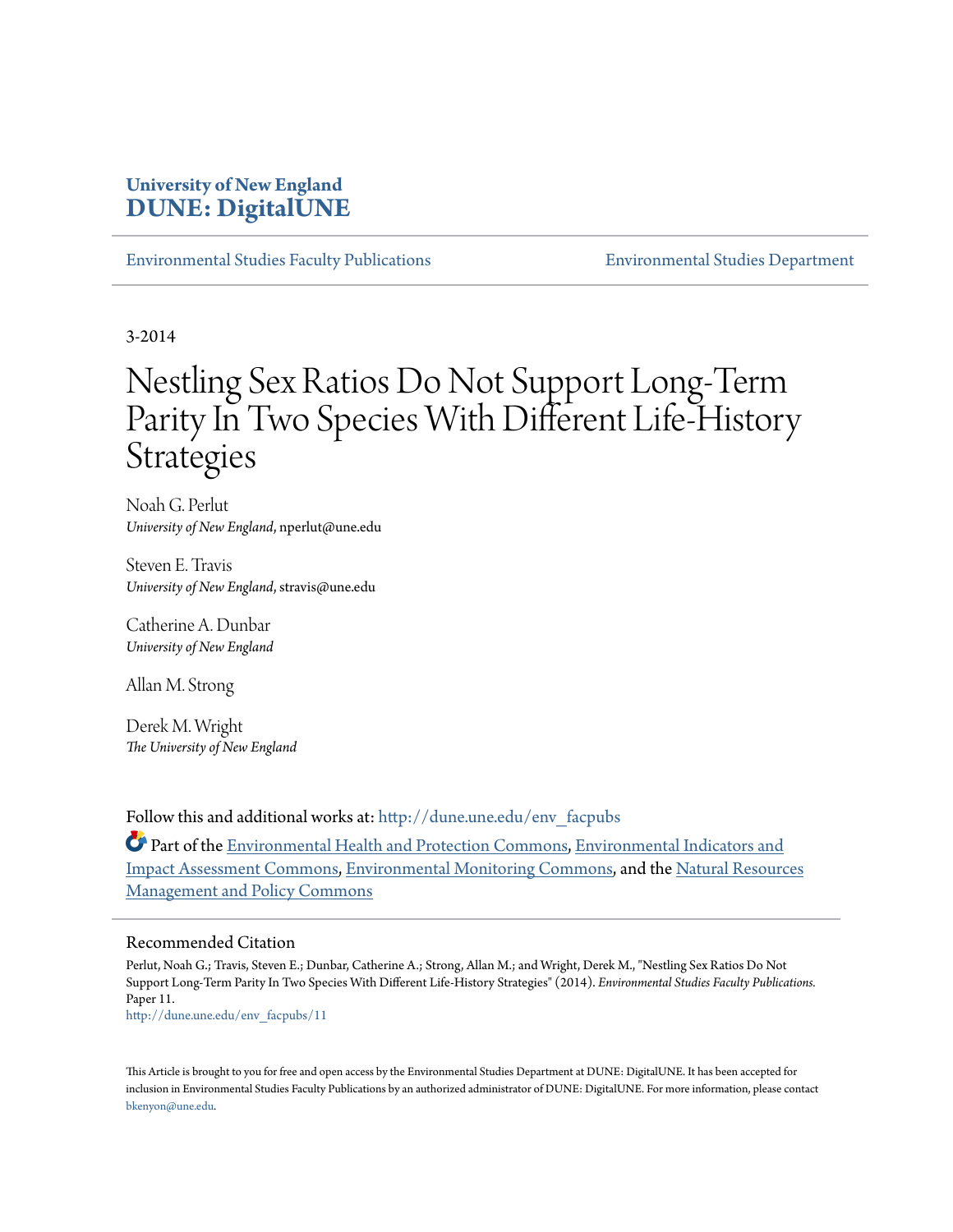

# RESEARCH ARTICLE

# Nestling sex ratios do not support long-term parity in two species with different life-history strategies

Noah G. Perlut, $^{1*}$  Steven E. Travis, $^2$  Catherine A. Dunbar, $^1$  Allan M. Strong, $^3$  and Derek M. Wright $^1$ 

<sup>1</sup> University of New England, Department of Environmental Studies, Biddeford, Maine, USA<br><sup>2</sup> University of New England, Department of Biology, Biddeford, Maine, USA<br><sup>3</sup> University of Vermont, The Rubenstein School of Env

\* Corresponding author: nperlut@une.edu

Received January 14, 2014; Accepted January 18, 2014; Published March 26, 2014

# ABSTRACT

To maximize fitness, breeding adults may respond to environmental processes by adjusting their progeny's sex ratios. R. A. Fisher in 1930 hypothesized that frequency-dependent selection would result in equal investment in sons and daughters over the long term, yielding a balanced sex ratio if the costs of raising a son and daughter are equal. Diverse hypotheses have tried to explain population and brood-by-brood deviations from this mean as well as annual variation by focusing on adult sex ratios, resources, abiotic conditions, and female and male quality. We collected data in 2002– 2010 to explore population-level variation in nestling sex ratios in 2 migratory grassland songbird species: the Bobolink (Dolichonyx oryzivorus) and Savannah Sparrow (Passerculus sandwichensis). These species differ in migratory strategy (long-distance vs. short-distance), and morphological dimorphism. Fisher's hypothesis was rejected for Savannah Sparrows ( $n = 684$  nestlings; 39% male) but not rejected for Bobolinks ( $n = 390$  nestlings; 53.8% male). No relationship was found between nestling and adult sex ratios measured in the same year. In descriptive analyses at the brood level, male and female body size and age, and ecological conditions (temperature and precipitation) failed to predict nestling sex ratios. Although male nestlings were heavier than female nestlings and resource availability changed through the season, these factors did not influence sex ratios relative to female body size or seasonality. For Savannah Sparrows, larger broods tended to be male-biased. While we were otherwise not able to explain deviation in offspring sex ratio for Savannah Sparrows, our results suggest that the ecological and evolutionary pressures that affect sex ratios may be both species- and population-specific.

Keywords: Bobolink, Dolichonyx oryzivorus, Fisher's hypothesis, homeostasis hypothesis, nestling sex ratio adjustment, Passerculus sandwichensis, Savannah Sparrow, Vermont

# La proporción sexual de los pichones no apoya la igualdad de largo plazo en dos especies con diferentes estrategias de historia de vida

#### RESUMEN

Para maximizar su aptitud, los adultos que se reproducen podrían responder a procesos ambientales mediante el ajuste de la proporción de sexos en su progenie. Fischer formuló la hipótesis de que la selección dependiente de la frecuencia podría conducir a una inversión similar en hijos e hijas en el largo plazo, produciendo una proporción de sexos balanceada si los costos de criar hijos e hijas son los mismos. Varias hipotesis han tratado de explicar las ´ desviaciones de esta media a nivel de poblaciones y nidadas, así como su variación anual enfocándose en la proporción sexual de los adultos, los recursos, las condiciones abióticas y la calidad de hembras y machos. Recolectamos datos entre 2002 y 2010 para explorar la variación a nivel poblacional en la proporción sexual de pichones de dos aves migratorias de pastizal: Dolichonyx oryzivorus y Passerculus sandwichensis. Estas especies difieren en su estrategia migratoria (larga vs. corta distancia) y en el dimorfismo en morfología. La hipótesis de Fischer fue rechazada para P. sandwichensis ( $n = 684$  pichones; 39% machos), pero no para D. oryzivorus ( $n = 390$  pichones; 53.8% machos). No se encontró relación entre polluelos y adultos en las proporciones sexuales medidas en el mismo año. En análisis descriptivos al nivel de nidadas, la proporción sexual de los pichones no pudo ser explicada por el tamaño corporal ni la edad de machos y hembras, ni por las condiciones ecológicas (temperatura y precipitación). Aunque los pichones macho fueron más pesados que las hembras y la disponibilidad de recursos cambió durante la temporada, estos factores no tuvieron influencia sobre la proporción sexual en relación con el tamaño corporal de las hembras o la estacionalidad. En P. sandwichensis, las nidadas más grandes tendieron estar sesgadas hacia incluir más machos. Aunque no pudimos explicar la desviación en la proporción sexual de la descendencia en P. sandwichensis, nuestros resultados sugieren que las presiones evolutivas y ecológicas que afectan las proporciones sexual podrían ser específicas de cada especie y de cada población.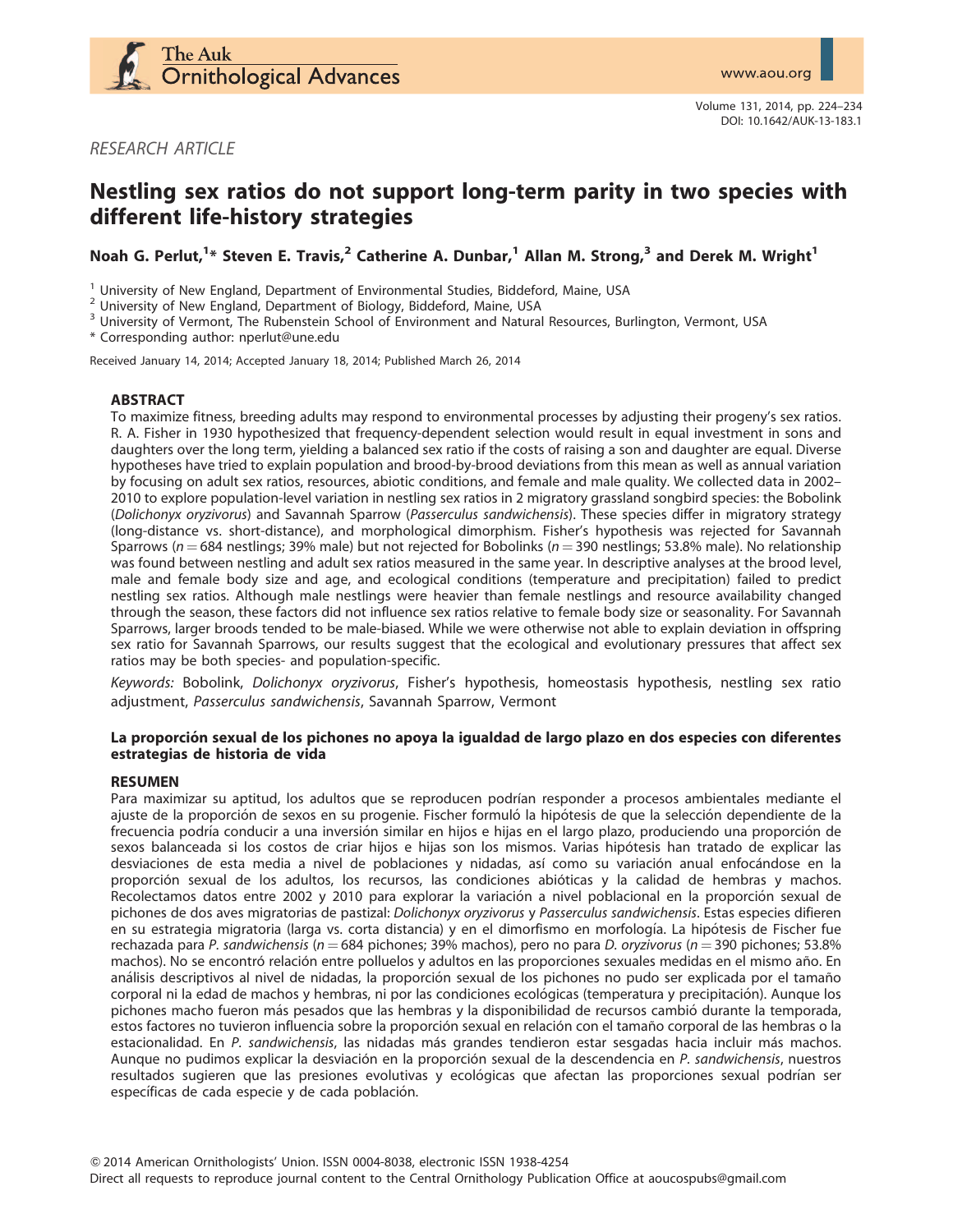Palabras clave: Dolichonyx oryzivorus, Hipótesis de Fischer, Hipótesis de homeostasis, ajuste de proporciones sexuales en pichones, Passerculus sandwichensis, Vermont

# INTRODUCTION

Offspring sex ratios are often suggested to be affected by both environmental and evolutionary processes, including population density, mating systems, and sexual selection. Breeding adults may respond to these processes by influencing the sex ratio of their young in an effort to maximize adults' long-term fitness. A broad array of taxa are known to adjust offspring sex ratios, including red deer (Cervus elaphus; Clutton-Brock et al. 1986), southern elephant seals (Mirounga leonine; Arnbom et al. 1994), fig wasps (Tetrapus costaricensis and Blastophaga spp.; Herre 1985), Atlantic silversides (Menidia menidia; Conover and VanVoorhees 1990), and several species of birds (see reviews by Cockburn et al. 2002, Alonso-Alvarez and Velando 2003). Offspring sex ratio adjustment at the individual level may have either positive or negative effects on the population growth rate. For example, an overabundance of males could reduce the effective population size and cause population decline (Clout et al. 2002); however, where selection processes are more variable, biased sex ratios could support population growth (Herre 1987).

Fisher (1930) proposed that frequency-dependent selection would result in an equal investment in sons and daughters over the long term, leading to a balanced sex ratio if the costs of raising a son and daughter are equal. The homeostasis hypothesis, a close extension of Fisher's (1930) classic hypothesis, suggests that long-term parity is maintained when females produce more of the sex that is rarer in the adult population (Creel and Creel 1997) as a form of negative frequency-dependent selection; however, Donald (2007) reviewed 173 bird species and found that 65% of adult sex ratios were biased (typically favoring males), while in 114 species only 16% of studies showed nestling sex ratios bias. This pattern is contrary to the homeostasis hypothesis, assuming that studies had similar power to detect nestling sex ratio biases as they did to detect adult sex ratio biases. These results suggest that the factors that influence sex ratio adjustment—if they are actually adjusted—vary between species and populations (Donald 2007).

Here, we tested the Fisher (1930) and homeostasis hypotheses to explore population-level nestling sex ratios in 2 migratory grassland songbird species, Bobolinks (Dolichonyx oryzivorus) and Savannah Sparrows (Passerculus sandwichensis), breeding in the same agricultural habitats. These species use similar sites for breeding and food resources, comprise  $>92\%$  of all obligate grassland songbirds breeding in our study region (Shustack 2004), and >99% of the birds breeding in our study fields. Both

species and both sexes show high natal fidelity to our study sites (94% of adults and 30% of juveniles; Fajardo et al. 2009); therefore, these recruits have the potential to collect information on the breeding sex ratios of the year they were born and current year, creating an environment where they could adjust their sex ratio output accordingly. Likewise, adult Bobolinks and Savannah Sparrows show high apparent survival rates in this study system (Perlut et al. 2008a), providing them with an opportunity to assess the current year's adult sex ratio with past years' and adjust their efforts accordingly. They differ with respect to migratory behavior, which affects how much reproductive effort they expend (Perlut et al. 2006).

We present a long-term study of 2 species with different life history strategies, allowing us to better understand variation in sex ratios and therefore population-level processes. We predicted that Savannah Sparrows, whose shorter migration allows a greater opportunity to nest multiple times, would show greater within-year variation in brood sex ratios because ecological and social pressures vary across the breeding season (which can be up to 5 weeks longer than Bobolinks); therefore, in Savannah Sparrows, multiple factors may influence sex ratio adjustment as the conditions vary among individuals, environments, and years.

After testing the Fisher and homeostasis hypotheses in response to these species' known ecology and natural history as well as what is known for other species, we conducted descriptive analyses to better understand nestlevel variation. These species differ in their degree of sexual dimorphism, with Bobolinks showing greater morphological dimorphism than Savannah Sparrows; Bobolink and Savannah Sparrow males are 20% and 5%, respectively, larger than females (Martin and Gavin 1995, Wheelwright and Rising 2008). We therefore predicted that if Bobolinks showed a female-biased sex ratio, these adjustments may reflect the increased costs of raising one sex over the other, where investment in parental care may be greater for sons than for daughters (male nestlings are heavier than female nestlings by the end of parental care; see Results). We explored correlations between female body size and age with sex ratios (Dowling and Mulder 2006). Similarly, we tested if male structural size (Yamaguchi et al. 2004) or true paternity influenced sex ratios. We then tested if there were differences among brood sizes and in mass between male and female nestlings because the larger sex may be at a disadvantage in times of lower resources (e.g., early in the breeding season; Trivers and Willard 1973). Finally, we tested if ecological conditions, particularly temperature and precipitation during the laying female's fertile period, affected sex ratios (Saino et al. 2008).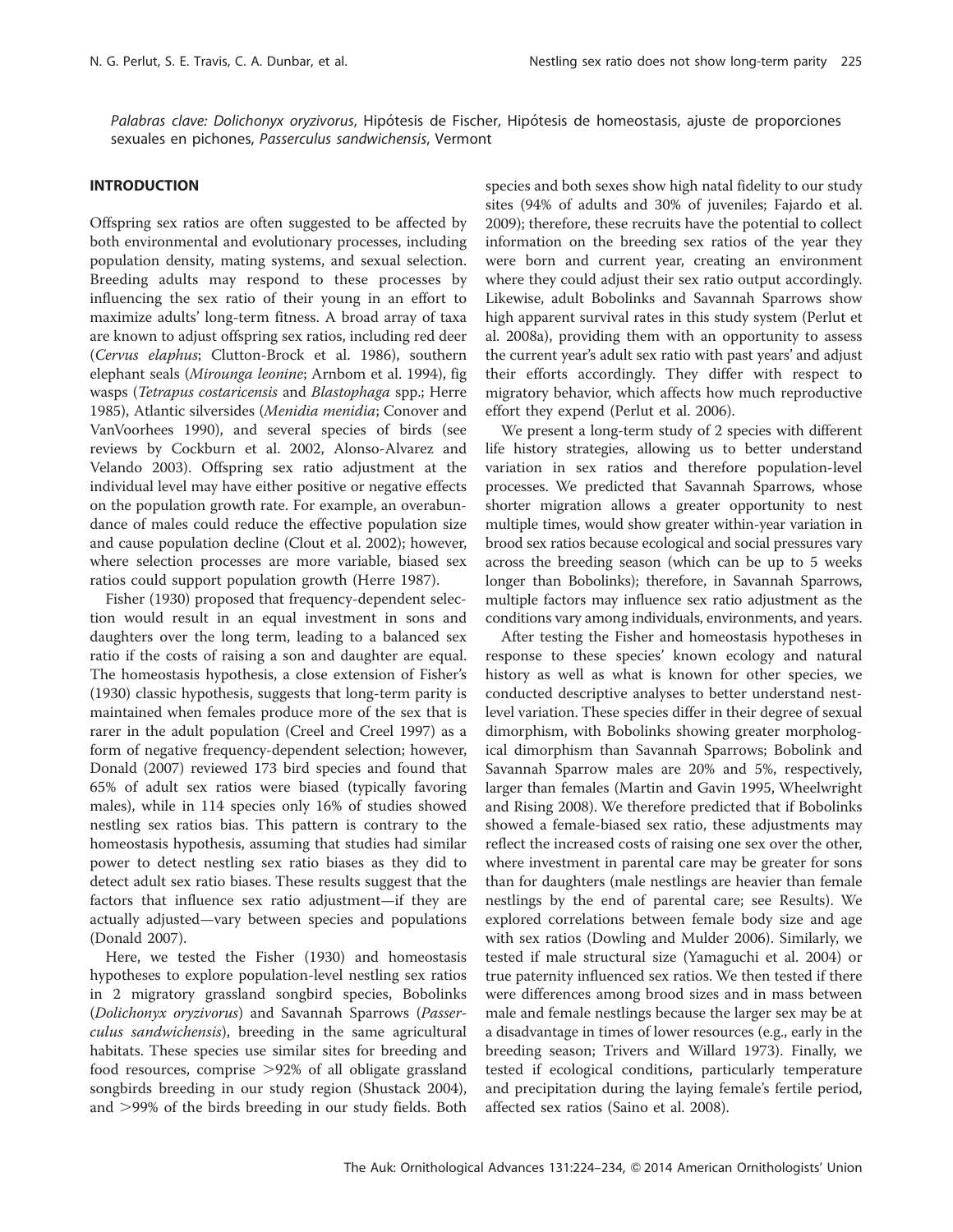# **METHODS**

## Study Area

Our work took place in the Champlain Valley of Vermont and New York, USA, which includes 146,000 ha of managed grasslands (NASS 2010). We sampled 6 hayfields and 3 pastures in Hinesburg and Shelburne, Vermont. Field sizes ranged from 13.2 to 38.3 ha (mean 21.1 ha; see Perlut et al. 2006 for additional details on vegetation).

### Study Species

Bobolinks and Savannah Sparrows are grassland obligate, ground-nesting songbirds whose breeding distribution includes diverse grassland habitats across northern North America (Martin and Gavin 1995, Wheelwright and Rising 2008). In our study region there is little variation between species in breeding habitats, clutch size (Perlut et al. 2006), nest location (Perkins et al. 2013), or food resources fed to nestlings (A. Strong personal communication). In addition, both species are socially and genetically polygynous, where males can have multiple female social mates, and multiple males can have paternity in a single brood (Gavin and Bollinger 1985, Perlut et al. 2008b). By contrast, Bobolinks arrive in Vermont in mid- to late-May, typically raise only one brood per summer, and are highly dimorphic in body size (males are up to 20% larger; Martin and Gavin 1995), whereas Savannah Sparrows arrive in Vermont in late-April, can raise multiple broods, and males are approximately 5% larger than females (Wheelwright and Rising 2008).

#### Field Sampling

We collected reproductive and behavioral data for Bobolinks in 2002–2005, 2007–2008, and 2010, and for Savannah Sparrows in 2002–2010 from early-May to late-July each year. Nests were located through behavioral observations. Female and male nest association was identified by incubation (female only), provisioning, and territory defense behavior. Nests were visited every 1–2 days to assess their status until fledging or failure. We collected location data for each nest using a hand-held GPS unit. Adults were captured with mist nets, banded with 3 colored and a single U.S. Geological Survey band. We collected a small  $(20-60 \mu L)$  sample of blood and took standard morphological measurements: wing length, tarsus, bill length, bill width, and bill depth. Nestlings were banded, weighed, and blood samples were collected at approximately 6 days of age (86% of nestlings were sampled between days 5 and 7; because of the timing of when we found the nest, or to minimize disturbance at the nest, <1% were sampled on days 3 and 10). For both adults and nestlings, blood was placed on Whatman filter paper and frozen at  $-80^{\circ}$ C until analyzed.

To evaluate the year-specific adult sex ratio, we spent the first 1–2 weeks of each season blanket netting each study field, attempting to catch each breeding adult. We continued our banding efforts as we found nests through the season. If a bird was socially associated with a nest but was not banded, we caught it at the nest site. Because we attempted to color band every adult, we were able to determine adult sex ratios through annual banding records, parental care nest association data, and comprehensive resighting data that we maintained throughout each breeding season. These data were collected on each field every other day for as long as nests were active on a given field. A bird was included within the adult sex ratio if it met at least one of the following criteria: it was identified as socially associated with a nest, was color banded in a previous year and resighted (or recaptured) on the same field, or was banded within the given year and resighted at least one time on the field at least 1 week after banding.

These combined efforts also allowed us to age individual birds by site residency (age cannot be assessed by plumage in these species; Pyle 1997). A new (unbanded) bird was assumed to be a 2-year-old recruit. In this population, both species show extremely high breeding (and natal) site fidelity; 94% of all individuals who survive to the following year (regardless of the habitat they used or reproductive success during the previous year) returned to the same field they were in previously (Fajardo et al. 2009). Each year, from our resight, banding, and nest records, unbanded birds accounted for  $\leq$ 3% of all territorial birds on our study fields.

#### Molecular Analysis of Sex Ratios

DNA was extracted from blood samples using a Qiagen DNeasy Kit and then underwent polymerase-chain-reaction (PCR) amplification of sex-specific DNA markers using primers described by Han et al. (2009). Gels were visualized and photographed under UV illumination and scored by eye. Males could be identified by single (Zlinked) bands whereas females were identified by double (Z- and W-linked) bands. Each gel included one adult male and female as a reference.

We restricted our analysis to only those nests that were fully sampled (i.e. blood was collected from nests in which the number of nestlings was equal to the number of eggs laid; 54.7% and 48.3% of all broods for Bobolinks and Savannah Sparrows, respectively). Thus, we removed any nests that had natural brood reduction or nests where we were unable to amplify DNA from certain individuals. Due to the binomial nature of sex ratio data, where possible we adopted a generalized linear modeling (GLM) approach and analyzed sex ratios as numbers of males and females within broods (Wilson and Hardy 2002). In situations where this was not possible (e.g., homeostasis hypothesis, where we tested the sex ratio of a population), sex ratios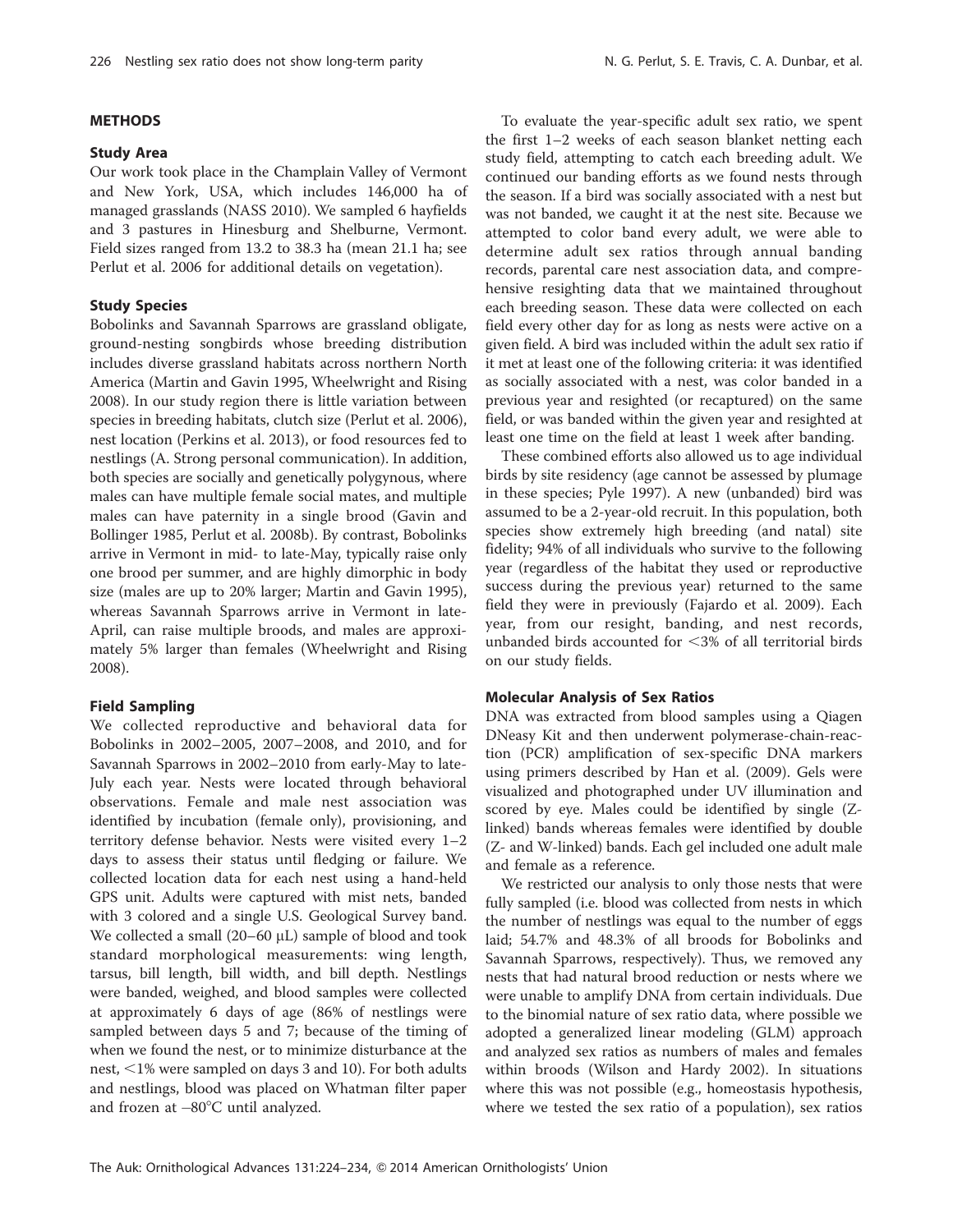were calculated as percent males within broods and arc-sin transformed to adjust for non-normality.

## Statistical Analysis

After initially testing for long-term parity and its possible dependence on year within populations of both Bobolinks and Savannah Sparrows, we then tested if adult sex ratios from both the present and previous year explained variation in sex ratios. We examined the correlation between nestling sex ratios and female morphology and age, male morphology, the total number of offspring males sired, and proportion of offspring produced through extrapair paternity (Savannah Sparrows only because paternity data for Bobolinks was unavailable). We also examined environmental variables including seasonality (clutch completion date), average high temperature, average low temperature, and total precipitation beginning 5 days before the first egg was laid until the last egg was laid, spanning the beginning to the end of the fertile period (Kempenaers 1993); sex is determined 1–2 hr before ovulation (Rutkowska and Badyaev 2008). We also compared the mass of male versus female nestlings to determine if one sex was likely to require a greater parental investment than the other. All measures of female morphology, including tarsus length, wing cord, and bill volume, were converted to Z-scores (all measurements were collected by one observer, N. Perlut).

To address male paternity in Savannah Sparrows we determined parentage for nests found in 2002–2006. Paternity analysis was performed with 4 hypervariable microsatellite loci: Psa12 (Freeman-Gallant et al. 2005); Escu6 (Hanotte et al. 1994); and Mme1 and Mme8 (Jeffery et al. 2001). All molecular and paternity assignment methods followed Freeman-Gallant et al. (2005) and Perlut et al. (2008b). This population showed high allele diversity (range 10–38) and a 0.91547 probability of exclusion (see Perlut et al. 2012 for additional information on exclusion probabilities). We assigned paternity to all nestlings in 44 broods. All offspring matched their mothers at all loci; 35 of 44 broods had at least one extra-pair young; 18 of 44 broods had both extra-pair and within-pair young. We identified the genetic father in 82% of nestlings.

We tested for parity separately in Bobolinks and Savannah Sparrows by combining data over all sampling years and using nests (i.e. individual broods) as the sampling units. Initially, we constructed a logistic regression model (a form of GLM appropriate to binomially distributed data such as brood-specific sex ratios; Wilson and Hardy 2002) for each species to determine if brood sex ratios varied by year. These GLM models, which provided a means of applying different weights to individual broods depending on the number of nestlings present by binding together the actual number of males and females within broods as a single response variable, were implemented

with binomial errors and the logit-link function using R version 2.15.1 (R Development Core Team 2010). We evaluated the overall effect of year on brood sex ratios by comparing each year-based model with a null model (with year removed) via F-tests, as recommended by Wilson and Hardy (2002). Once we had confirmed that sex ratios did not vary significantly from year to year in either species, we proceeded to test for parity within each species using broods from all years combined. These combined tests were run according to Neuhäuser (2004), who developed a Z-test for testing the null hypothesis of parity in sex-ratio studies, which explicitly adjusts for the non-independence of nestlings within broods.

Postma et al. 2011 suggested that for adjustment in sex ratios to be possible there must be extra-binomial variance in sex ratios (i.e. there must be more male- and/or femalebiased broods than expected by chance); therefore, we conducted an extra-binomial variance test according to the methods of James (1975). As described in Krackow et al. (2002), this method is appropriate when many small broods of unequal size are available for analysis and relies on a one-tailed Z-test for detecting significant positive deviations from expected variance. We conducted separate tests for Bobolinks and Savannah Sparrows, combining broods over all sampling years within species.

To test the homeostasis hypothesis (that population sex ratios remain near parity because annual nestling sex ratios are adjusted to the current or the previous year's adult sex ratios), we ran separate simple linear regressions by species with arc-sin transformed nestling sex ratio (percent males) as the response variable, and arc-sin transformed adult sex ratios as the explanatory variables.

We tested the female adult morphology and ecological factors employing a forward model selection process based on a series of logistic regression models within each species. We chose this descriptive approach because, to our knowledge, there are no published data identifying what characters define fitness in male or female Bobolinks or Savannah Sparrows. Initially, each model treated brood sex ratio as a function of a single explanatory variable, where the explanatory variables included all female morphological and environmental variables as well as female age. Because of the multiple testing required by this approach (9 single-factor logistic regressions per species), we used a Bonferroni-adjusted test-wise a-level of 0.0056 for each individual test. All explanatory variables yielding significant p-values were ranked, and the variable returning the lowest p-value was subsequently combined with all other explanatory variables in a series of 2-way logistic regression models. All 2-way models with significant effects beyond the original main effect were ranked again according to their overall residual deviances, and the selection process continued to test a series of 3-way models, and so on, with the goal of ultimately arriving at a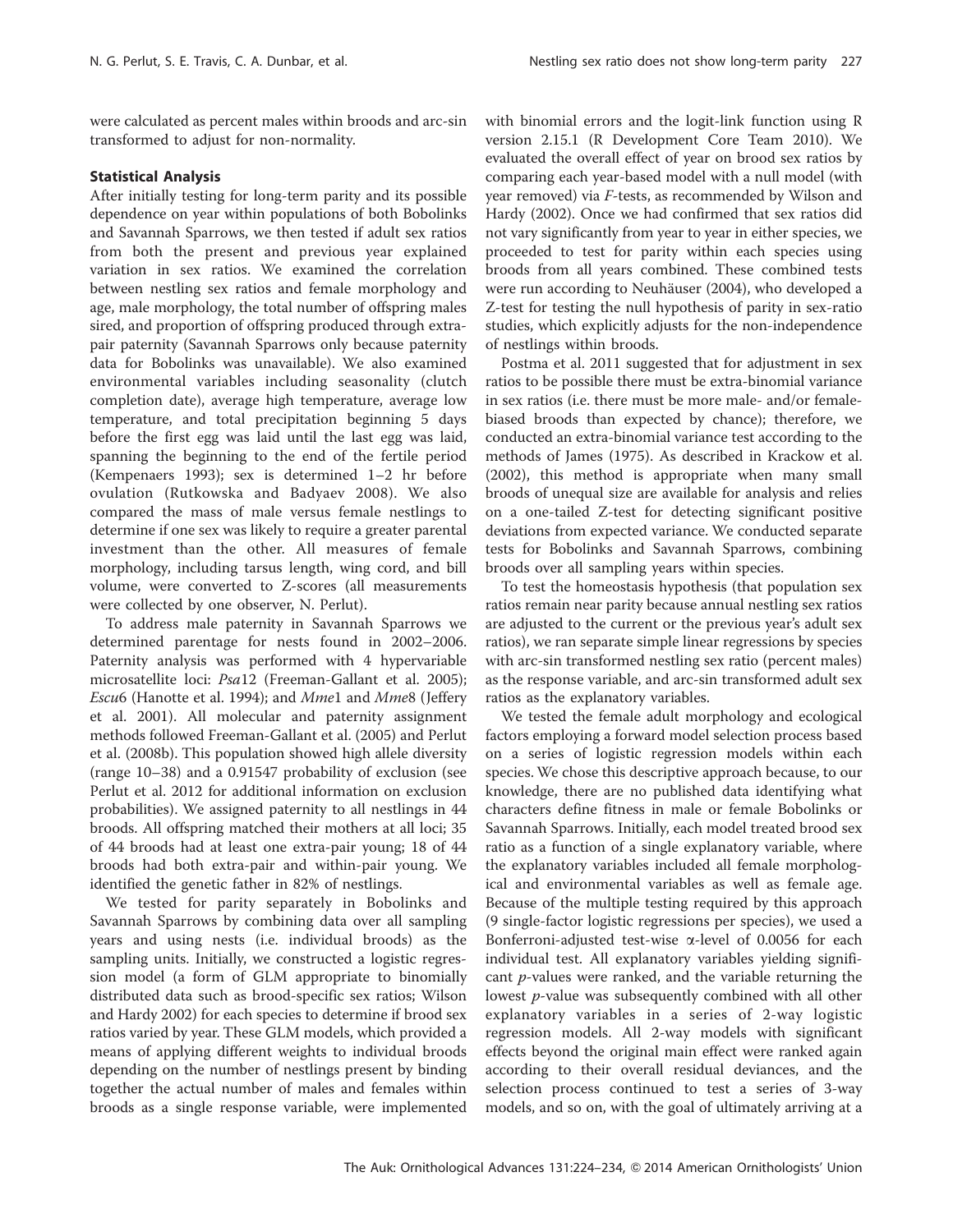

FIGURE 1. Percentage of male Bobolink and Savannah Sparrow nestlings across years. No significant variation was found. Sex ratios for Bobolinks in 2006 and 2009 were not evaluated. Values indicate number of nestlings sampled.

model retaining only significant terms. Note that year was also introduced as an explanatory variable at the level of the 2-way and higher-order models to allow the possibility of significant female morphological and environmental effects that were variable across years. As above, F-tests were used to determine whether explanatory variables and their interactions were adding significant explanatory power to the overall model, treating brood sex ratio as the response variable by binding together the actual number of males and females within broods.

We tested for effects of male morphology on Savannah Sparrows using a logistic regression approach similar to that described for females. In the case of males, the forward selection process began with a group of centered variables (Z-score), which included tarsus length, wing cord length, bill volume, and mass, as well as the total number of offspring sired, and proportion of offspring produced through extra-pair paternity. Because many males were sampled in multiple years, which created an issue of non-independence across years, we first ran our logistic regression models separately by year for each year that paternity data were available (2002–2005). Because of multiple testing within years (6 single-factor logistic regressions per year), test-wise a-levels were Bonferroniadjusted to 0.0083. Subsequently, we ran the models on all years combined but using each male only once, the first time he appeared among the samples. In several instances, this procedure resulted in models with significant interactions and no significant main effects. Because of the difficulty of biologically interpreting such models, we herein only report interactive models with significant main effects.

Finally, we ran separate ANCOVAs by species, treating the mass of nestlings as the response variable, sex as the grouping variable, and nestling age (in days) as the covariate, to compare nestling mass adjusted for age

between males and females. If male nestlings were found to be larger in either species, we then determined whether broods with more males were more likely to fail (for the period between blood sampling and fledging) by running a logistic regression of nest fate (fail or fledge) on sex ratio. Nest fate, as a binary variable, is appropriately modeled with binomial errors and the logit-link function. Sex ratio, which served as the explanatory variable in this case, was entered into the model as the arc-sin transformed nestling sex ratio (percent males). Year (and sex-ratio by year) was also included as a factor in each species' model to allow for variability in the effect of sex ratio on nest fate by year. We used a logistic-regression model for testing the effects of brood size on sex ratio.

We transformed each of the explanatory variables as necessary to meet the assumptions of the various tests we employed. Because they represented counts (in units of years), female ages were square-root transformed prior to analysis. Because of significant skewness, precipitation was log-transformed. To simplify interpretation in logistic regressions that included multiple explanatory variables, all variables were centered (by subtracting the mean from all individual measurements) prior to analysis (see Quinn and Keough 2002). We considered all nonsignificant  $p$ values evidence of poor model fit. All statistical analyses were performed in R, version 2.15.1 (R Development Core Team 2010).

#### RESULTS

#### Population-Level Hypotheses

We sampled 82 Bobolink (390 nestlings) and 181 Savannah Sparrow (684 nestlings) broods in which we obtained DNA from every egg laid. After determining that there was no difference in annual brood sex ratios across years (Bobolink:  $F = 0.158$ , df = 6 and 80,  $P = 0.987$ ; Savannah Sparrow:  $F = 1.016$ , df = 8 and 179,  $P = 0.426$ ), we combined broods over all years within each species. Over all years combined, Savannah Sparrows showed a significant female bias ( $Z = -5.878$ ,  $P < 0.001$ ), significantly deviating from the Fisher hypothesis of parity, with just 39% of nestlings sexed as male. In comparison, the Bobolink nestling population did not differ significantly from parity ( $Z = 1.523$ ,  $P = 0.064$ ; Figure 1), although there was a slightly higher proportion of males among the nestlings (53%).

Significant extra-binomial variance was detected for Savannah Sparrows but not for Bobolinks. For Bobolinks, the number of broods may have simply provided insufficient power for detecting extra-binomial variance because the P-value was relatively small but nonsignificant  $(P = 0.075, Z = 1.437)$ . For Savannah Sparrows, extrabinomial variance was indicative of overdispersion, with a greater sex-bias among broods than expected by chance (Z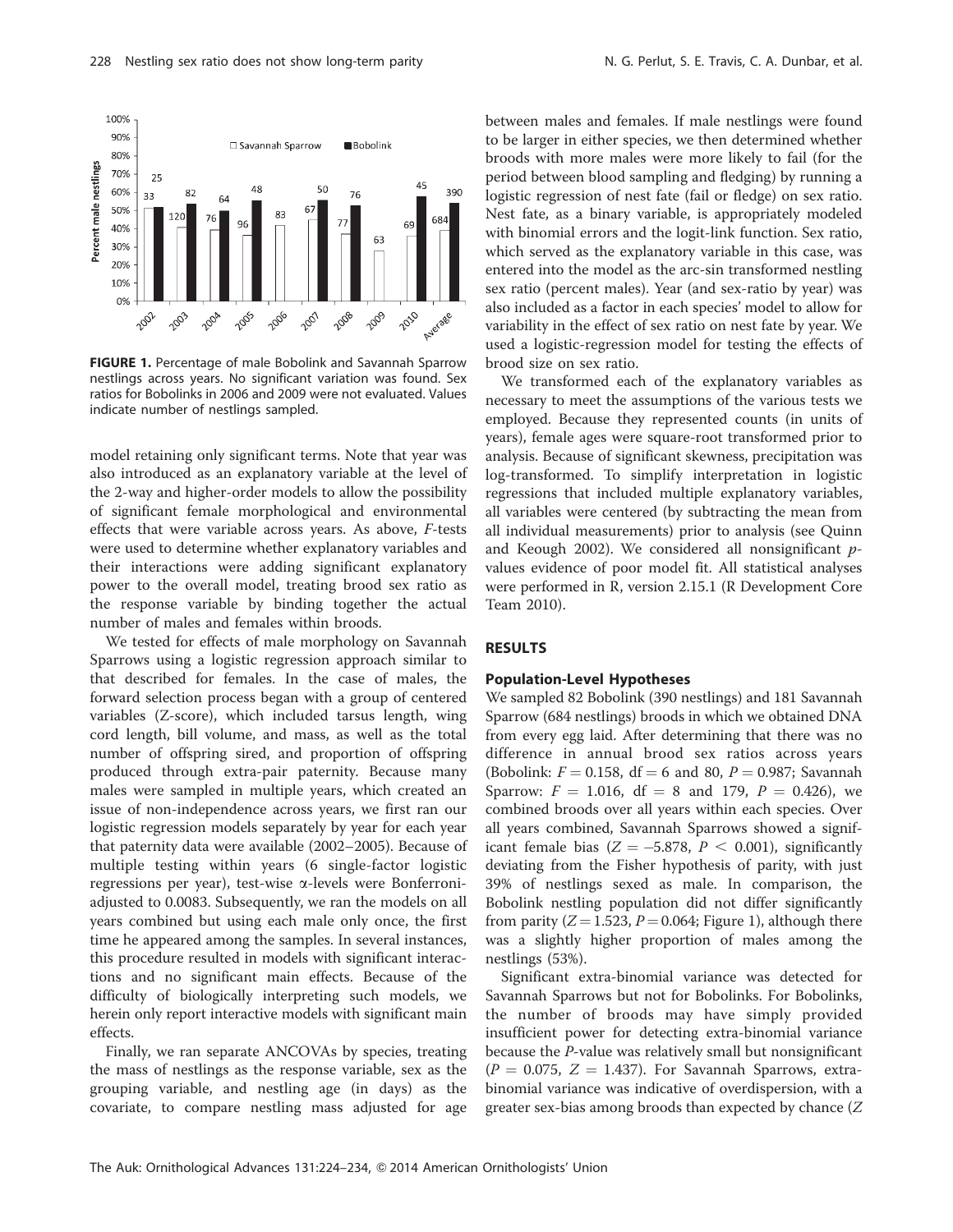

FIGURE 2. Nestling and adult sex ratios (homeostasis hypothesis) measured in the same year  $(A)$  or previous year  $(B)$  for Bobolinks (open diamonds) or Savannah Sparrows (filled diamonds) breeding in the Champlain Valley of Vermont. No relationships were found.

 $= 1.651, P = 0.049$ . Although both species showed more adult females in the population, sex ratios did not deviate from parity for either species (Bobolink:  $G^2 = 3.46$ , df = 1, P  $= 0.063$ , mean percent male 0.45 [min 0.40, max 0.48]; Savannah Sparrow:  $G^2 = 0.732$ , df = 1, P = 0.39, mean percent male 0.47 [min 0.42, max 0.52]). Adult sex ratios were considered consistent across years because there was no significant interaction between sex and year for either

species (Bobolink:  $G^2 = 1.57$ , df = 8, P = 0.99; Savannah Sparrow:  $G^2 = 1.12$ , df = 8, P = 0.99).

To determine how long-term parity is maintained over time, we tested the homeostasis hypothesis. No relationship was found between nestling and adult sex ratios measured in the same year (Bobolink:  $F = 4.373$ , df = 1 and 5,  $P = 0.091$ ; Savannah Sparrow:  $F < 0.001$ , df = 1 and 5, P  $= 0.988$ ; Figure 2) or from adult sex ratios of the previous year (Bobolink:  $F = 4.358$ , df = 1 and 5,  $P = 0.091$ ; Savannah Sparrow:  $F < 0.001$ , df = 1 and 5,  $P = 0.978$ ).

#### Nest-Level Sex Ratio Descriptive Analyses

No aspect of female morphology explained variation in nestling sex ratios; for Bobolinks, the unadjusted P-values from the 3 single-term logistic regression models run on female morphological variables ranged from 0.067 to 0.349; for Savannah Sparrows, P-values ranged from 0.450 to 0.957 (Table 1). The distribution of female ages for Bobolinks and Savannah Sparrows, respectively, were: 2-yr-old 68% and 56%; 3-yr-old 14% and 25%; 4-yr-old 10% and 13%; 5-yr-old 6% and 4%; 6-yr-old 0% and 1%; 7-yr-old 1% and 1%; and 8-yr-old 1% and 0%. Female age also did not affect offspring sex ratios (Bobolinks:  $P = 0.712$ ; Savannah Sparrows:  $P = 0.309$ ; Table 1). No ecological factors, including seasonality, average high temperature, low temperature, or precipitation during egg laying, related to nestling sex ratios (Bobolinks: P-values 0.600–0.952; Savannah Sparrows: P-values 0.197–0.946; Table 1).

Similarly, male body size and paternity did not explain nestling sex ratios. For male Savannah Sparrows across all years, male mass, tarsus length, wing length, bill volume, extra-pair paternity, and total paternity did not explain

TABLE 1. F-test results from one-way logistic regression models run on all female morphological and environmental variables for Bobolinks and Savannah Sparrows breeding in the Champlain Valley of Vermont.

| Species          | Variable tested        | F                         | Ρ     |
|------------------|------------------------|---------------------------|-------|
| <b>Bobolink</b>  | Tarsus length          | $F = 0.888$ , df = 1, 76  | 0.349 |
|                  | Wing cord length       | $F = 2.632$ , df = 1, 64  | 0.105 |
|                  | <b>Bill volume</b>     | $F = 3.443$ , df = 1, 76  | 0.067 |
|                  | Age                    | $F = 0.137$ , df = 1, 71  | 0.711 |
|                  | Clutch completion date | $F = 0.277$ , df = 1, 80  | 0.599 |
|                  | Distance to field edge | $F = 0.029$ , df = 1, 78  | 0.865 |
|                  | Mean high temperature  | $F = 0.004$ , df = 1, 80  | 0.948 |
|                  | Mean low temperature   | $F = 0.017$ , df = 1, 80  | 0.898 |
|                  | Total precipitation    | $F = 0.004$ , df = 1, 80  | 0.952 |
| Savannah Sparrow | Tarsus length          | $F = 0.003$ , df = 1, 128 | 0.957 |
|                  | Wing cord length       | $F = 0.573$ , df = 1, 131 | 0.450 |
|                  | <b>Bill volume</b>     | $F = 0.469$ , df = 1, 126 | 0.495 |
|                  | Age                    | $F = 1.039$ , df = 1, 177 | 0.309 |
|                  | Clutch completion date | $F = 0.005$ , df = 1, 168 | 0.946 |
|                  | Distance to field edge | $F = 1.678$ , df = 1, 175 | 0.197 |
|                  | Mean high temperature  | $F = 0.722$ , df = 1, 163 | 0.397 |
|                  | Mean low temperature   | $F = 0.850$ , df = 1, 163 | 0.358 |
|                  | Total precipitation    | $F = 0.022$ , df = 1, 163 | 0.882 |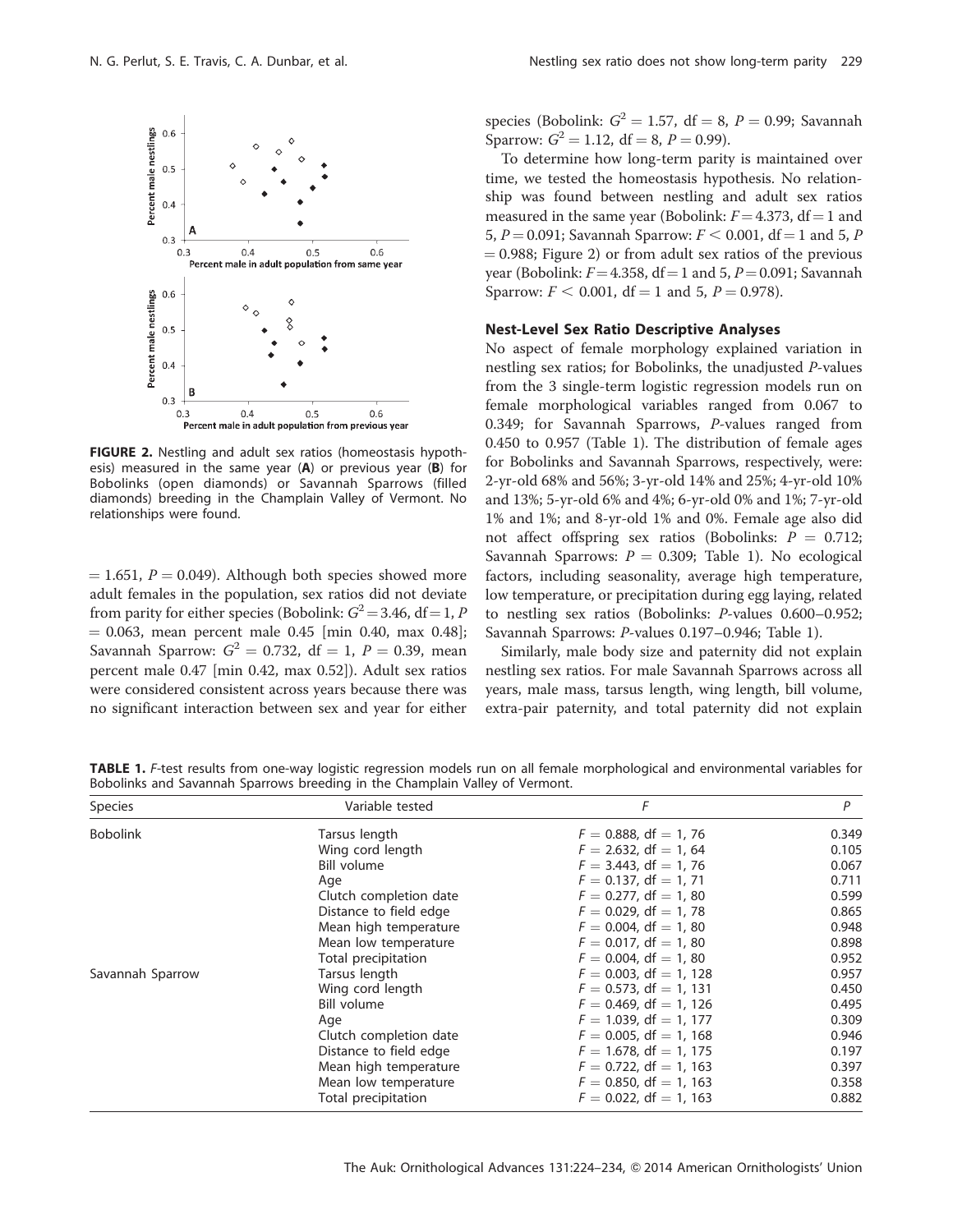| Year      | Variable tested              | F                        | P     |
|-----------|------------------------------|--------------------------|-------|
| 2002      | Tarsus length                | $F = 0.122$ , df = 1, 6  | 0.739 |
|           | Wing cord length             | $F = 1.685$ , df = 1, 5  | 0.251 |
|           | <b>Bill volume</b>           | $F = 0.016$ , df = 1, 6  | 0.902 |
|           | Mass                         | $F = 0.854$ , df = 1, 5  | 0.398 |
|           | Total paternity              | $F = 0.308$ , df = 1, 6  | 0.599 |
|           | Percent Extra-pair paternity | $F = 0.226$ , df = 1, 6  | 0.634 |
| 2003      | Tarsus length                | $F = 0.340$ , df = 1, 22 | 0.566 |
|           | Wing cord length             | $F = 0.254$ , df = 1, 15 | 0.622 |
|           | <b>Bill volume</b>           | $F = 0.001$ , df = 1, 22 | 0.979 |
|           | Mass                         | $F = 4.262$ , df = 1, 14 | 0.058 |
|           | Total paternity              | $F = 0.439$ , df = 1, 22 | 0.514 |
|           | Percent Extra-pair paternity | $F = 0.002$ , df = 1, 22 | 0.969 |
| 2004      | Tarsus length                | $F = 3.056$ , df = 1, 31 | 0.090 |
|           | Wing cord length             | $F = 1.173$ , df = 1, 12 | 0.300 |
|           | <b>Bill volume</b>           | $F = 0.017$ , df = 1, 31 | 0.899 |
|           | Mass                         | $F = 0.162$ , df = 1, 11 | 0.695 |
|           | Total paternity              | $F = 2.035$ , df = 1, 31 | 0.164 |
|           | Percent Extra-pair paternity | $F = 1.910$ , df = 1, 31 | 0.177 |
| 2005      | Tarsus length                | $F < 0.001$ , df = 1, 10 | 0.984 |
|           | Wing cord length             | $F = 0.452$ , df = 1, 9  | 0.518 |
|           | <b>Bill volume</b>           | $F = 0.966$ , df = 1, 10 | 0.349 |
|           | Mass                         | $F = 5.499$ , df = 1, 9  | 0.044 |
|           | Total paternity              | $F = 0.011$ , df = 1, 10 | 0.920 |
|           | Percent Extra-pair paternity | $F = 0.053$ , df = 1, 10 | 0.822 |
| All Years | Tarsus length                | $F = 0.757$ , df = 1, 48 | 0.390 |
|           | Wing cord length             | $F = 0.015$ , df = 1, 26 | 0.904 |
|           | <b>Bill volume</b>           | $F = 0.115$ , df = 1, 48 | 0.736 |
|           | Mass                         | $F = 0.524$ , df = 1, 24 | 0.476 |
|           | Total paternity              | $F = 0.107$ , df = 1, 48 | 0.745 |
|           | Percent Extra-pair paternity | $F = 0.003$ , df = 1, 48 | 0.955 |

TABLE 2. F-test results from one-way logistic regression models run on all male morphological and paternity variables in Savannah Sparrows breeding in the Champlain Valley of Vermont.

variation in nestling sex ratios (P-values 0.390–0.955; Table 2).

For Bobolinks, there was no effect of brood size on nestling sex ratio ( $G^2 = 0.34$ , df = 1, P = 0.56); however, for Savannah Sparrows larger broods tended to have malebiased sex ratios ( $G^2 = 5.50$ , df = 1, P = 0.02; probability male  $=$   $-1.6817$   $+$   $0.3159^{\ast}$ brood size; Figure 3). Male nestlings weighed more than female nestlings for Bobolinks ( $F = 29.94$ , df = 1 and 468,  $P < 0.001$ ) and Savannah Sparrows ( $F = 11.13$ , df = 1 and 726,  $P < 0.001$ ), although the difference was greater for Bobolinks (females:  $Mass =$ 8.309  $[0.683 \text{ SE}] + 1.394 \text{*Day}$ ; males: Mass = 9.711  $[0.678$  $|SE| + 1.394*$ Day) than for Savannah Sparrows (females:  $Mass = 5.215$  [0.394 SE]  $+ 1.059^*$ Day; males: Mass = 5.689  $[0.402 \text{ SE}] + 1.059^*$ Day). However, the nestling sex ratio did not affect nest fate (fledge or fail) for either species (Bobolinks:  $F = 0.62$ , df = 1 and 67,  $P = 0.433$ ; Savannah Sparrows:  $F = 0.003$ , df = 1 and 162,  $P = 0.954$ ), and the interaction with year was not significant for either species (Bobolinks:  $F = 0.03$ , df = 6 and 67,  $P = 1.000$ ; Savannah Sparrows:  $F = 1.47$ , df = 8 and 162,  $P = 0.174$ .

#### **DISCUSSION**

Overall nestling sex ratios were significantly female-biased over a span of 9 years for Savannah Sparrows but did not differ from parity over 7 years for Bobolinks. A closer look



FIGURE 3. Percent male nestlings compared with clutch size for Bobolinks and Savannah Sparrows. Nestling sex ratios were not associated with clutch size; however, for Savannah Sparrows, larger clutches tended to be male-biased. Error bars indicate standard deviation, and values indicate sample size.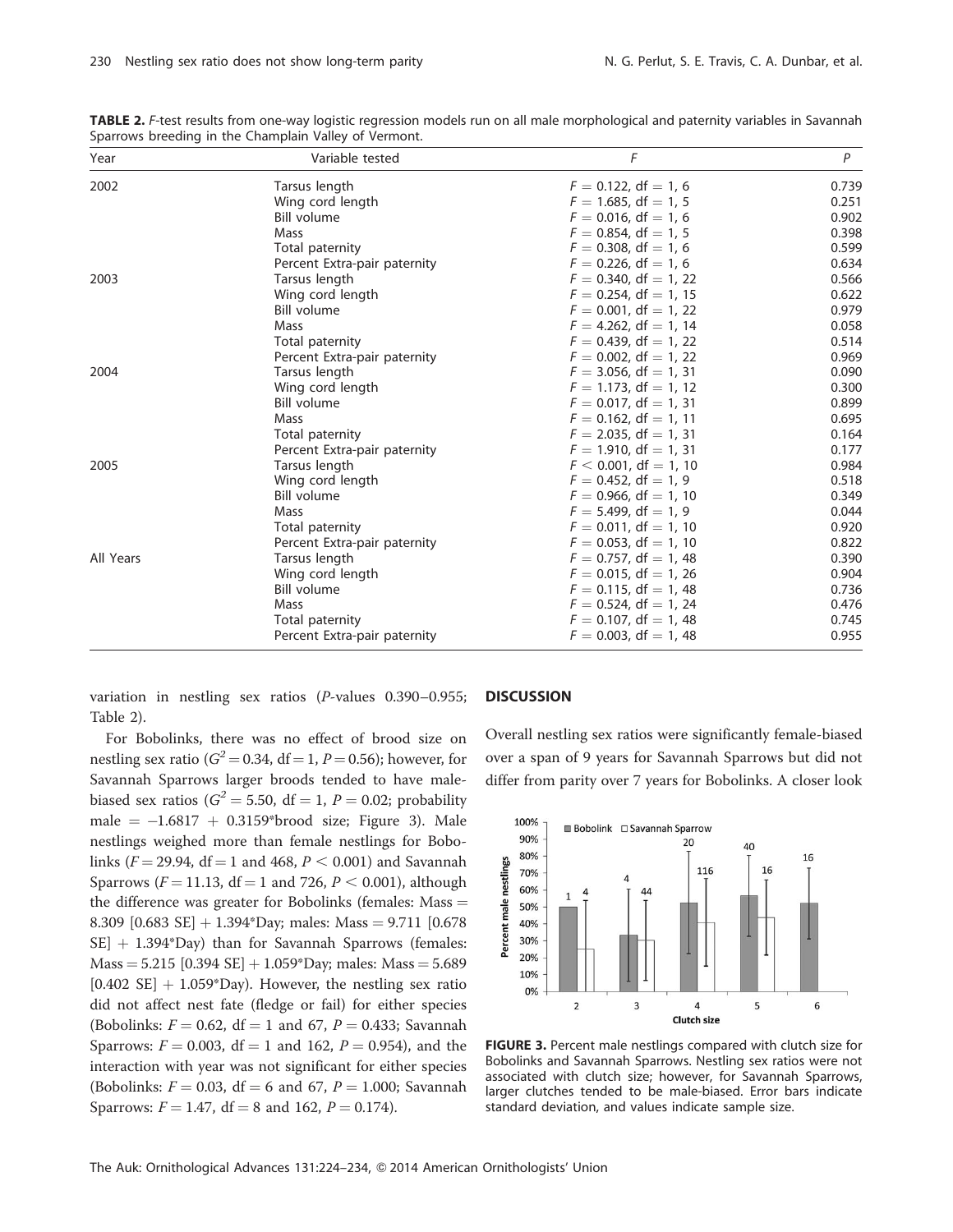at the variation within the data revealed that nestling sex ratios were neither influenced by adult sex ratios in the given or preceding year (i.e. no support for the homeostasis hypothesis) nor did they vary significantly among years. The lack of support for the homeostasis hypothesis generally agrees with the majority of other studies. While nestling sex ratios have been found to be positively related, negatively related, or unrelated to adult sex ratios, most commonly offspring sex ratios have been balanced while adult sex ratios were male-biased (reviewed in Donald 2007). Our results for Bobolinks support Donald (2007) in that the adult population was female-biased and nestling sex ratios were balanced, but conflict for Savannah Sparrows, which showed a female-biased adult sex ratio and female-biased nestling sex ratio (this trend was not predictive on an annual basis because our results did not support the homeostasis hypothesis). In this study system, for both species, male apparent survival is 35% higher than female apparent survival (Perlut et al. 2008a). Given these sex-biased adult survival rates, to maintain stable populations, first-year survival rates would have to be femalebiased and/or nestling sex ratios would have to be strongly female-biased.

Contrary to our results, Wheelwright and Seabury (2003) analyzed a 14-year dataset and found 50:50 Savannah Sparrow nestling sex ratios in an island population, and these ratios did not vary among years, timing of the breeding season, or in relation to adult sex ratios. Natal site fidelity was similar between this island (11.2%; Wheelwright and Mauck 1998) and our mainland population (7.5%; N. Perlut personal communication), and adult sex ratios were female-biased on both the island and our mainland population. Saino et al. (2008) studied Barn Swallows (Hirundo rustica) with a 10-year dataset and observed differences among years; however, the significant effects explaining sex ratio variation did not vary among years. Bobolinks produce only one brood per year, which may be explained by their long-distance migration to southern South America each year; thus, males are likely to face intense competition for limited mating opportunities, and many males may not mate. Yet, nestling sex ratios were not different from parity in this species. In comparison, Savannah Sparrows can produce multiple broods per year because they have a relatively short migration distance, and they showed strongly femalebiased nestling sex ratios.

Although ambient temperatures increased through the breeding season during each year of the study, sex ratios were not affected by the year, seasonality, or the other ecological and environmental conditions that we evaluated. These results contrast with recent studies in which seasonality was a key factor explaining variation in nestling sex ratios (Husby et al. 2006, Graham et al. 2011) but agree with a lack of seasonal sex ratio differences for another

grassland species, the Corn Bunting (Miliaria calandra; Hartley et al. 1999) and one cooperative breeder, the Purple-crowned Fairy-wren (Malurus coronatus; Kingma et al. 2011). Similarly, in the Aquatic Warbler (Acrocephalus paludicola), sex ratios were not affected by seasonality or mean daily temperature; however, simulation modeling suggested that low ambient temperatures during the fertile period led to female-biased nestling sex ratios (Dyrcz et al. 2004). Because sex ratios did not change through the season, females did not invest more in males when resources such as invertebrate prey were most abundant in early- to mid-July (Zalik and Strong 2008), and they did not respond when females could better estimate the adult sex ratio (later in the season; Bensch et al. 1999).

Another potential reason to produce males earlier in the season (particularly because males are larger) is that an earlier fledging date gives them more time to prepare for migration (Dolan et al. 2009). The lack of a seasonal effect in our current study may conflict with what is known for another grassland nesting species, the Skylark (Alauda arvensis), where males were favored earlier in the season; Eraud et al. (2006) hypothesized, in considering results of previous studies on their study system, that males were produced during a period of higher resource availability; therefore, given that males in both species are the larger sex, Fisher's hypothesis would have predicted a slightly female-biased sex ratio. Also related to seasonality and food, nest fate in our study was not affected by the sex ratio of the nestlings when resources were scarce. Although male nestlings weighed significantly more than female nestlings (particularly for Bobolinks), suggesting they require more resources, sex ratios did not vary based on the weight of nestlings. We only monitored nestling survival through the fledging period, however, and it is possible that there were differences between sexes in the post-fledging period while still receiving parental care because larger nestlings may have higher rates of postfledging survival (Naef-Daenzer et al. 2001, Potti et al. 2002). Furthermore, this result may be spurious if nest fate was unrelated to nestling food resource availability.

For Savannah Sparrows only, larger broods tended to be male-biased. Dyrcz et al. (2004) found that for Aquatic Warblers, brood size influenced nestling sex ratio; however, larger broods tended to be female-biased (this species had a similar range of brood size, 2–6, to Savannah Sparrows and Bobolinks). The White-throated Dipper (Cinclus cinclus) also showed extreme female-bias for the largest brood size (6); Øigarden and Lifjeld (2013) explained this deviation as the different costs of rearing heavier sons than lighter daughters. Although male Savannah Sparrow nestlings were heavier than female nestlings, our results indicated no costs to rearing the heavier sex.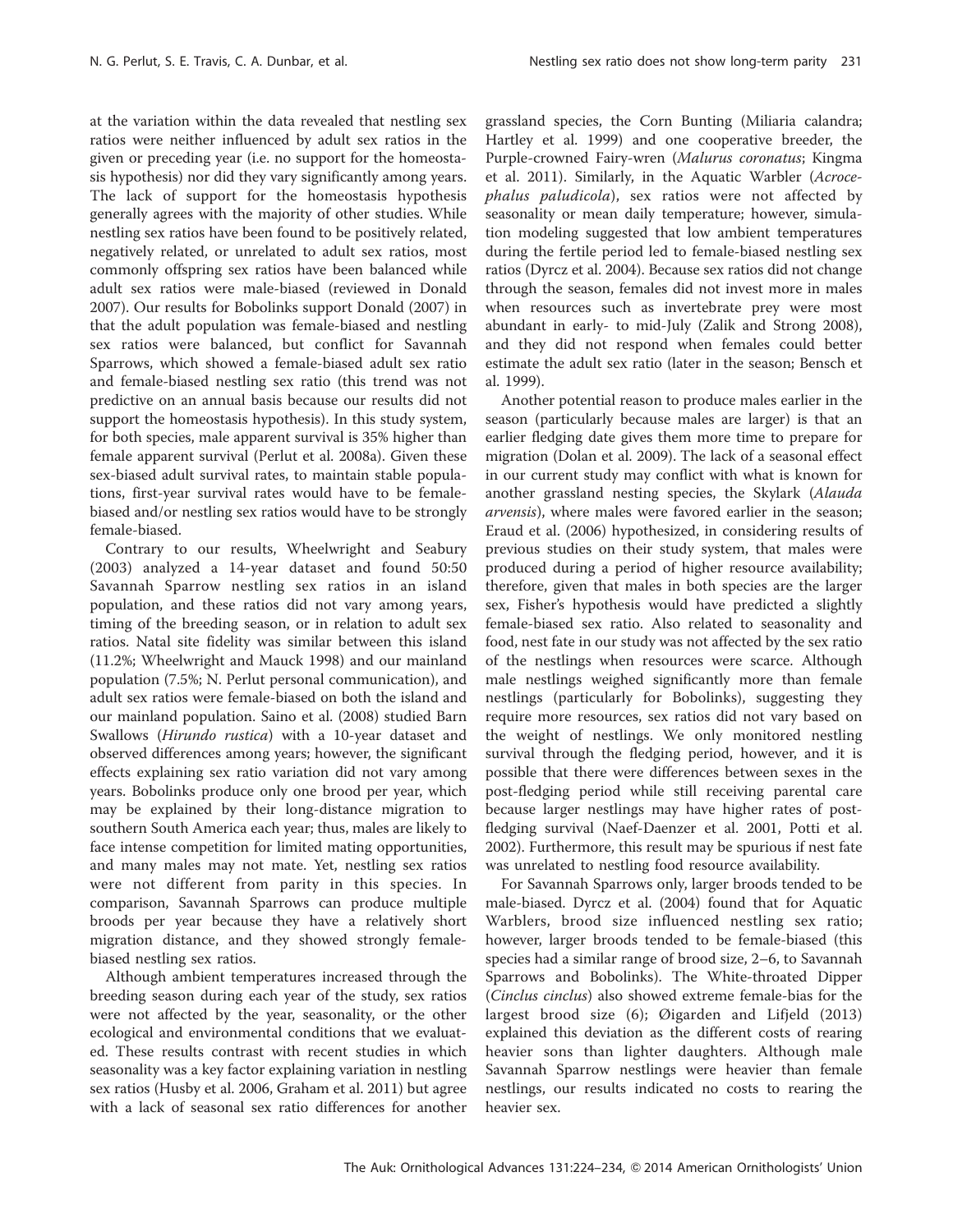In addition, no relationship was found between true paternity, extra-pair paternity, or male morphology and sex ratios in Savannah Sparrows. As with our results, Neto et al. (2011) found that Savi's Warblers (Locustella luscinioides) also showed female biased nestling sex ratios, but these could not be explained by male size, female size, or extra-pair paternity. To our knowledge, no study has characterized attractiveness in Savannah Sparrows (or in Bobolinks); our result further suggests that in these species the morphological characters that influence reproductive processes are simply not known. Taff et al. (2011) found an interaction between male ornamentation and age influenced nestling sex ratios of the Common Yellowthroat (Geothlypis trichas). Savannah Sparrows, however, are monomorphic in plumage and only slightly dimorphic in other aspects of their morphology. Because this species has no known ornament, we did not test any plumage characteristic (although we found no effect of female age on sex ratios for either species). Alternatively, Bobolinks show strong plumage and morphological dimorphism and thus may have been the more appropriate species to test differences among males.

Our results contrast with Fisher's long-term parity hypothesis and the recent studies that show diverse causation of nestling sex ratio manipulation. We expect that other sex ratios studies have found similar results as ours but have not published due to the lack of significant results (Hasselquist and Kempenaers 2002). Furthermore, many of these studies (although not all) used substantially smaller datasets (more prone to Type I errors) and covered fewer years, factors that likely affected our results (Hasselquist and Kempenaers 2002). We sampled nestlings at the point where the population could most reliably and safely be censused ( $\sim$ day 6, minimizing exposure risk to predation). Ideally, every study would also evaluate the sex ratio at both the clutch completion date and the point of independence from parental care, thereby assessing the functional sex ratio for each annual cohort. In the future, we hope to use radio telemetry to assess post-fledgling survival. While we could not explain differences between species, a 2-year study found factors affecting sex ratios to vary between 2 forest-nesting species using the same habitats but with differing foraging strategies (Stauss et al. 2005). We hope this work encourages broader studies in habitats with greater species richness and ecological diversity, exploring these questions with long-term datasets and with multiple species comparisons.

#### ACKNOWLEDGMENTS

This project was supported by the University of New England as well as the Initiative for Future Agricultural and Food Systems and the National Research Initiative of the USDA Cooperative State Research, Education and Extension Service,

grant numbers 2001-52103-11351 and 03-35101-13817, respectively. Additional funding was provided by the Natural Resource Conservation Service's Wildlife Habitat Management Institute. We thank Shelburne Farms, the Galipeau, Ross, Maile, and Stern families for generous access to their land. We thank the Galipeau family for additional financial support. C. Freeman-Gallant and Skidmore College provided invaluable training and support. J. Hill, D. Dearborn, M. Murphy, and one anonymous reviewer provided helpful comments on the manuscript. Thanks to each summer's army of research assistants for their excellent work.

#### LITERATURE CITED

- Alonso-Alvarez, C., and A. Velando (2003). Female body condition and brood sex ratio in Yellow-legged Gulls Larus cachinnans. Ibis 145:220–226.
- Arnbom, T., M. A. Fedak, and P. Rothery (1994). Offspring sex ratio in relation to female size in southern elephant seals, Mirounga lionina. Behavioral Ecology and Sociobiology 35: 73–378.
- Bensch, S., H. Westerdahl, B. Hansson, and D. Hasselquist (1999). Do females adjust the sex of their offspring in relation to the breeding sex ratio? Journal of Evolutionary Biology 12:1104– 1109.
- Clout, M. N., G. P. Elliott, and B. C. Robertson (2002). Effects of supplementary feeding on the offspring sex ratio of kakapo: A dilemma for the conservation of a polygynous parrot. Biological Conservation 107:13–18.
- Clutton-Brock, T. H., S. D. Albon, and F. E. Guinness. (1986). Great expectations: Maternal dominance, sex rations, and offspring reproductive success in red deer. Animal Behaviour 34:460– 471.
- Cockburn, A., S. Legge, and M. C. Double (2002). Sex ratios in birds and mammals: Can the hypotheses be disentangled? In Sex Ratios. Concepts and Research Methods (I. C. W. Hardy, Editor). Cambridge University Press, Cambridge. pp. 266–286.
- Conover, D. O., and D. A. VanVoorhees (1990). Evolution of a balanced sex ratio by frequency dependent selection in a fish. Science 250:1556–1558.
- Creel, S., and N. M. Creel (1997). Lion density and population structure in the Selous game reserve: Evaluation of hunting quotas and offtake. African Journal of Ecology 35:83–93.
- Dolan, A. C., M. T. Murphy, L. J. Redmond, and D. Duffield (2009). Maternal characteristics and the production and recruitment of sons in the eastern kingbird. Behavioral Ecology and Sociobiology 63:1527–1537.
- Donald, P. F. (2007). Adult sex ratios in wild bird populations. Ibis 149:671–692.
- Dowling, D. K., and R. A. Mulder (2006). Combined influence of maternal and paternal quality on sex allocation in Redcapped Robins. Journal of Evolutionary Biology 19:440–449.
- Dyrcz, A., H. Sauer-Gürth, E. Tkadlec, and M. Wink (2004). Offspring sex ratio variation in relation to brood size and mortality in a promiscuous species: The Aquatic Warbler Acrocephalus paludicola. Ibis 146:269–280.
- Eraud, C., J. Lallemand, and H. Lormee (2006). Sex-ratio of Skylark Alauda arvensis broods in relation to timing of breeding. Bird Study 53:319–322.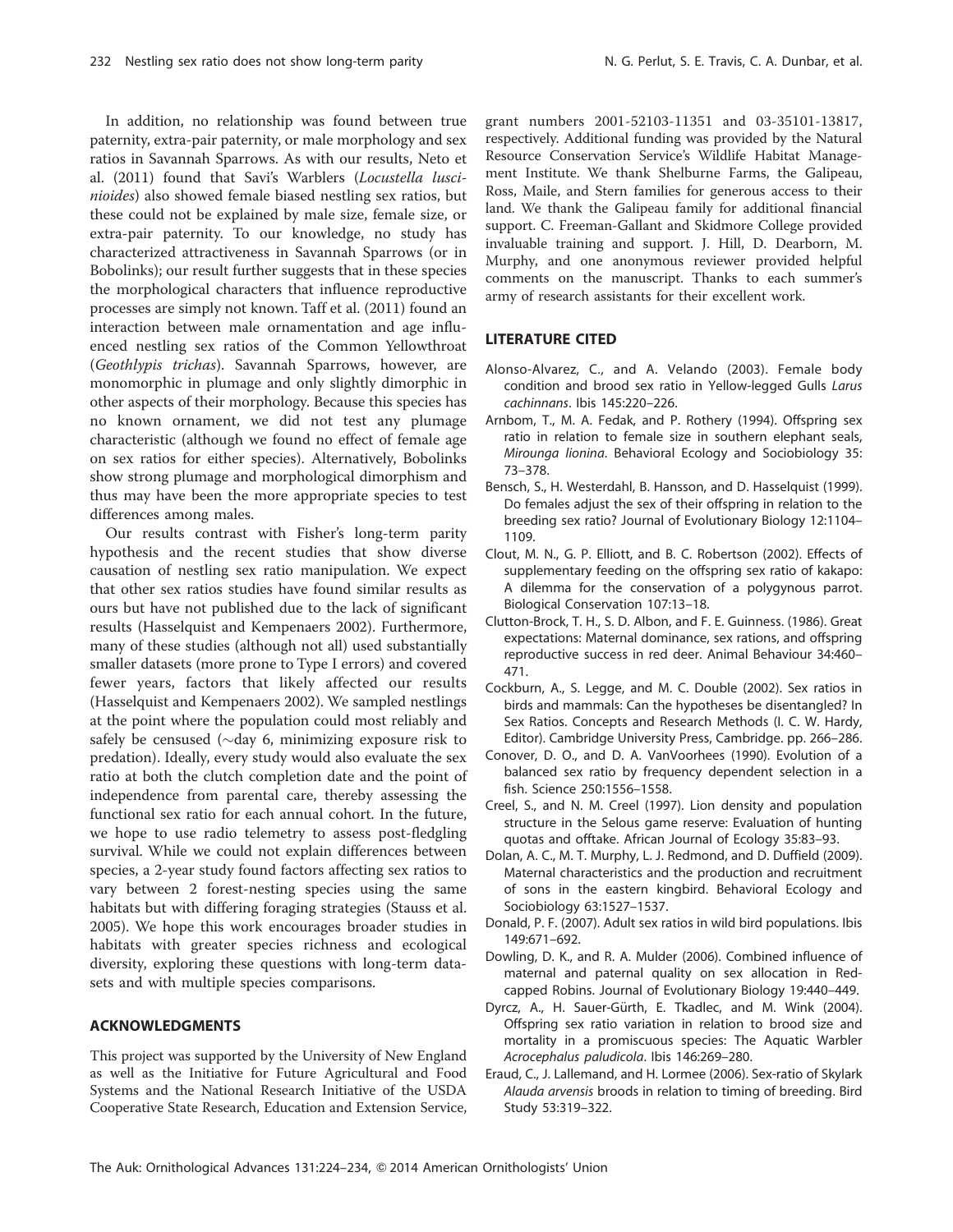- Fajardo, N., A. M. Strong, N. G. Perlut, and N. J. Buckley (2009). Natal and breeding dispersal of Bobolinks and Savannah Sparrows in an agricultural landscape. The Auk 126:310–318.
- Fisher, R. A. (1930). The Genetical Theory of Natural Selection. Clarendon, Oxford, England.
- Freeman-Gallant, C. R., N. T. Wheelwright, K. E. Meicklejohn, S. L. States, and S. V. Sollecito (2005). Little effect of extra-pair paternity on the opportunity for sexual selection in Savannah Sparrows (Passerculus sandwichensis). Evolution 59:432–440.
- Gavin, T., and E. K. Bollinger (1985). Multiple paternity in a territorial passerine: The Bobolink. The Auk 102:550–555.
- Graham, E. B., S. P. Caro, and K. W. Sockman (2011). Change in offspring sex ratio over a very short season in Lincoln's Sparrows: The potential role of bill development. Journal of Field Ornithology 82:44–51.
- Han, J. I., J. H. Kim, S. Kim, S. R. Park, and K. J. Na (2009). A simple and improved DNA test for avian sex determination. The Auk 126:779–783.
- Hanotte, O., C. Zanon, and A. Pugh (1994). Isolation and characterization of microsatellite loci in a passerine bird— The Reed Bunting Emberiza schoeniclus. Molecular Ecology 3: 529–530.
- Hartley, I. R., S. C. Griffith, K. Wilson, M. Shepherd, and T. Burke (1999). Nestling sex ratios in polygynously breeding Corn Bunting Milaria calandra. Journal of Avian Biology 30:7–14.
- Hasselquist, D., and B. Kempenaers (2002). Parental care and adaptive brood sex ratio manipulation in birds. Philosophical Transactions of the Royal Society B 357:363–372.
- Herre, E. A. (1985). Sex ratio adjustment in fig wasps. Science 228:896–898.
- Herre, E. A. (1987). Optimality, plasticity and selective regime in fig wasp sex ratios. Nature 329:627–629.
- Husby, A., B. E. Sæther, H. Jensen, and T. H. Ringsby (2006). Causes and consequences of adaptive seasonal sex ratio variation in house sparrows. Journal of Animal Ecology 75: 1128–1139.
- James, W. H. (1975). The distribution of the combinations of the sexes in mammalian litters. Genetics Research 26:45–53.
- Jeffery, K. J., L. F. Keller, and P. Arcese (2001). The development of microsatellite loci in the Song Sparrow, Melospiza melodia (Aves) and genotyping errors associated with good quality DNA. Molecular Ecology Notes 1:11–13.
- Kempenaers, B. (1993). The use of a breeding synchrony index. Ornis Scandinavica 24:1.
- Kingma, S. A., M. L. Hall, and A. Peters (2011). No evidence for offspring sex-ratio adjustment to social or environmental conditions in cooperatively breeding Purple-crowned Fairy-Wrens. Behavioral Ecology and Sociobiology 65:1203–1213.
- Krackow, S., E. Meelis, and I. C. W. Hardy (2002). Analysis of sex ratio variances and sequences of sex allocation. In Sex ratios. Concepts and Research Methods (I. C. W. Hardy, Editor). Cambridge University Press, Cambridge, UK. pp. 112–131.
- Martin, S. G., and T. A. Gavin (1995). Bobolink (Dolichonyx oryzivorus). In The Birds of North America, No. 176 (A. Poole and F. Gill, Editors). Academy of Natural Sciences, Philadelphia, and American Ornithologists' Union, Washington, D.C.
- Naef-Daenzer, B., F. Widmer, and M. Nuber (2001). Differential post-fledgling survival of Great and Coal Tits in relation to their condition and fledging date. Animal Ecology 70:730– 738.
- National Agricultural Statistics Service (NASS) (2010). The Census of Agriculture. National Agricultural Statistics Service, US Department of Agriculture. http://www.agcensus.usda.gov/
- Neto, J. M., B. Hansson, and D. Hasselquist (2011). Sex allocation in Savi's Warblers Locustella luscinioides: Multiple factors affect seasonal trends in brood sex ratios. Behavioral Ecology and Sociobiology 65:297–304.
- Neuhäuser, M. (2004). Tests for a biased sex ratio when the data are clustered. Environmental and Ecological Statistics 11:295– 304.
- Øigarden, T., and J. T. Lifjeld (2013). Primary sex ratios vary with clutch size in the size-dimorphic White-throated Dipper Cinclus cinclus. Journal of Ornithology 154:91–97.
- Perkins, D. G., N. G. Perlut, and A. M. Strong (2013). Lack of fitness benefits for edge avoidance in nesting grassland birds in the northeastern United States. The Auk 130:512–519.
- Perlut, N. G., C. R. Freeman-Gallant, A. M. Strong, T. M. Donovan, C. W. Kilpatrick, and N. Zalik (2008b). Agricultural management affects evolutionary processes in a migratory songbird. Molecular Ecology 17:1248–1255.
- Perlut, N. G., L. Kelly, N. J. Zalik, and A. M. Strong (2012). Male Savannah Sparrows reduce parental care in response to paternity loss. Northeastern Naturalist 19:335–344.
- Perlut, N. G., A. M. Strong, T. M. Donovan, and N. J. Buckley (2006). Grassland songbirds in a dynamic management landscape: Behavioral responses and management strategies. Ecological Applications 16:2235–2247.
- Perlut, N. G., A. M. Strong, T. M. Donovan, and N. J. Buckley (2008a). Grassland songbird survival and recruitment in agricultural landscapes: Implications for source-sink demography. Ecology 89:1941–1952.
- Postma, E., F. Heinrich, U. Koller, R. J. Sardell, J. M. Reid, P. Arcese, and L. F. Keller (2011). Disentangling the effect of genes, the environment and chance on sex ratio variation in a wild bird population. Proceedings of the Royal Society of London B 278:2996–3002.
- Potti, J., J. A. Dávila, J. L. Tella, Ó. Frías, and S. Villar (2002). Gender and viability selection on morphology in fledgling pied flycatchers. Molecular Ecology 11:1317–1326.
- Pyle, P. (1997). Identification Guide to North American Birds, Part I. Slate Creek Press, Bolinas, CA.
- Quinn, G. P., and M. J. Keough (2002). Experimental Design and Data Analysis for Biologists. Cambridge University Press, Cambridge, UK.
- R Development Core Team (2010). R: A Language and Environment for Statistical Computing. R Foundation for Statistical Computing, Vienna, Austria.
- Rutkowska, J., and A. V. Badyaev (2008). Review. Meiotic drive and sex determination: Molecular and cytological mechanisms of sex ratio adjustment in birds. Philosophical Transactions of the Royal Society B 1497:1675–1686.
- Saino, N., R. Martinelli, and M. Romano (2008). Ecological and phenological covariates of offspring sex ratio in barn swallows. Evolutionary Ecology 22:659–674.
- Shustack, D. P. (2004). Bobolink and Savannah Sparrow habitat selection in the Champlain Valley. M.S. thesis, University of Vermont, USA.
- Stauss, M., G. Segelbacher, J. Tomiuk, and L. Bachmann (2005). Sex ratio of Parus major and P. caeruleus broods depends on parental condition and habitat quality. Oikos 109:367–373.